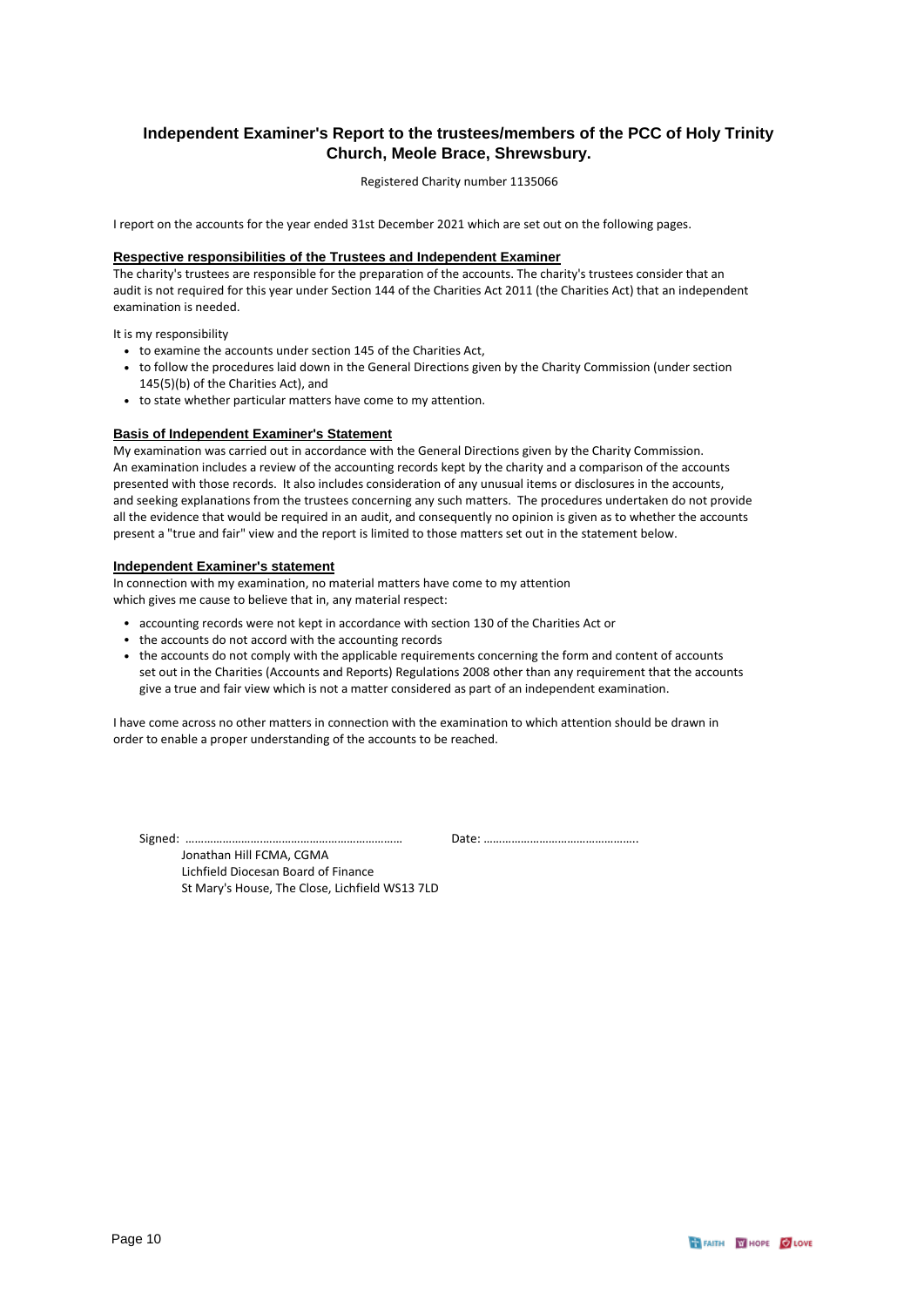### **Statement of Financial Activities**

|                                                                 |                | <b>Unrestricted</b><br><b>Funds</b><br>£ | Designated<br><b>Funds</b><br>£ | <b>Restricted</b><br><b>Funds</b><br>£ | <b>Endowments</b><br><b>Funds</b><br>£ | Total<br><b>Funds 2021</b><br>£ | Total<br><b>Funds 2020</b><br>£       |
|-----------------------------------------------------------------|----------------|------------------------------------------|---------------------------------|----------------------------------------|----------------------------------------|---------------------------------|---------------------------------------|
| <b>Incoming Resources</b>                                       |                |                                          |                                 |                                        |                                        |                                 | *see note 12 for full<br>comparatives |
| Income and Endowments from:                                     |                |                                          |                                 |                                        |                                        |                                 |                                       |
| Donations and Legacies                                          | 2a             | 265,099                                  | $\blacksquare$                  | 1,200                                  | $\blacksquare$                         | 266,299                         | 286,291                               |
| <b>Activities for Generating Funds</b>                          | 2 <sub>b</sub> | $\sim$                                   | $\sim$                          | ä,                                     | $\ddot{\phantom{1}}$                   |                                 |                                       |
| Income from Investments                                         | 2c             | 2,941                                    | $\blacksquare$                  | ٠                                      | $\blacksquare$                         | 2,941                           | 3,957                                 |
| <b>Church Activities</b>                                        | 2d             | 43,688                                   | $\blacksquare$                  | $\blacksquare$                         | $\overline{\phantom{a}}$               | 43,688                          | 26,270                                |
| Other                                                           | 2e             |                                          | $\sim$                          | $\blacksquare$                         | $\ddot{\phantom{1}}$                   | ÷.                              | $\ddot{\phantom{1}}$                  |
| <b>Total</b>                                                    |                | 311,728                                  | $\overline{\phantom{a}}$        | 1,200                                  | $\blacksquare$                         | 312,928                         | 316,518                               |
| <b>Resources Expended</b>                                       |                |                                          |                                 |                                        |                                        |                                 |                                       |
| Expenditure on:                                                 |                |                                          |                                 |                                        |                                        |                                 |                                       |
| <b>Raising Funds</b>                                            | 3a             | $\overline{a}$                           | $\blacksquare$                  | $\blacksquare$                         | $\overline{\phantom{a}}$               |                                 |                                       |
| <b>Church Activities</b>                                        | 3 <sub>b</sub> | 337,718                                  | 325                             | (579)                                  | ٠                                      | 337,464                         | 336,563                               |
| Other                                                           | 3c             | $\blacksquare$                           | $\blacksquare$                  | $\blacksquare$                         | $\blacksquare$                         | $\overline{\phantom{a}}$        | $\blacksquare$                        |
| Total                                                           |                | 337,718                                  | 325                             | (579)                                  | $\blacksquare$                         | 337,464                         | 336,563                               |
| Net Income/(Expenditure)<br>before investment<br>gains/(losses) |                | (25,990)                                 | (325)                           | 1,779                                  | $\overline{\phantom{a}}$               | (24, 536)                       | (20, 045)                             |
| Net gain/(losses) on investments 7                              |                | 8,067                                    | ä,                              |                                        | $\blacksquare$                         | 8,067                           | (11,790)                              |
|                                                                 |                |                                          |                                 |                                        |                                        |                                 |                                       |
| Net Income/(Expenditure)                                        |                | (17, 923)                                | (325)                           | 1,779                                  | ä,                                     | (16, 469)                       | (31, 835)                             |
| <b>Transfer between Funds</b>                                   | 6              | $\overline{\phantom{a}}$                 | ÷,                              | ä,                                     | $\ddot{\phantom{0}}$                   | $\overline{\phantom{a}}$        |                                       |
| <b>Net Movement in Funds</b>                                    |                | (17, 923)                                | (325)                           | 1.779                                  | $\blacksquare$                         | (16, 469)                       | (31, 835)                             |
|                                                                 |                |                                          |                                 |                                        |                                        |                                 |                                       |
| <b>Total Funds brought forward</b>                              | 11             | 177,261                                  | 99,179                          | 126,642                                | $\blacksquare$                         | 403,082                         | 434,917                               |
| <b>Total Funds carried forward</b>                              |                | 159,338                                  | 98,854                          | 128,421                                |                                        | 386,613                         | 403,082                               |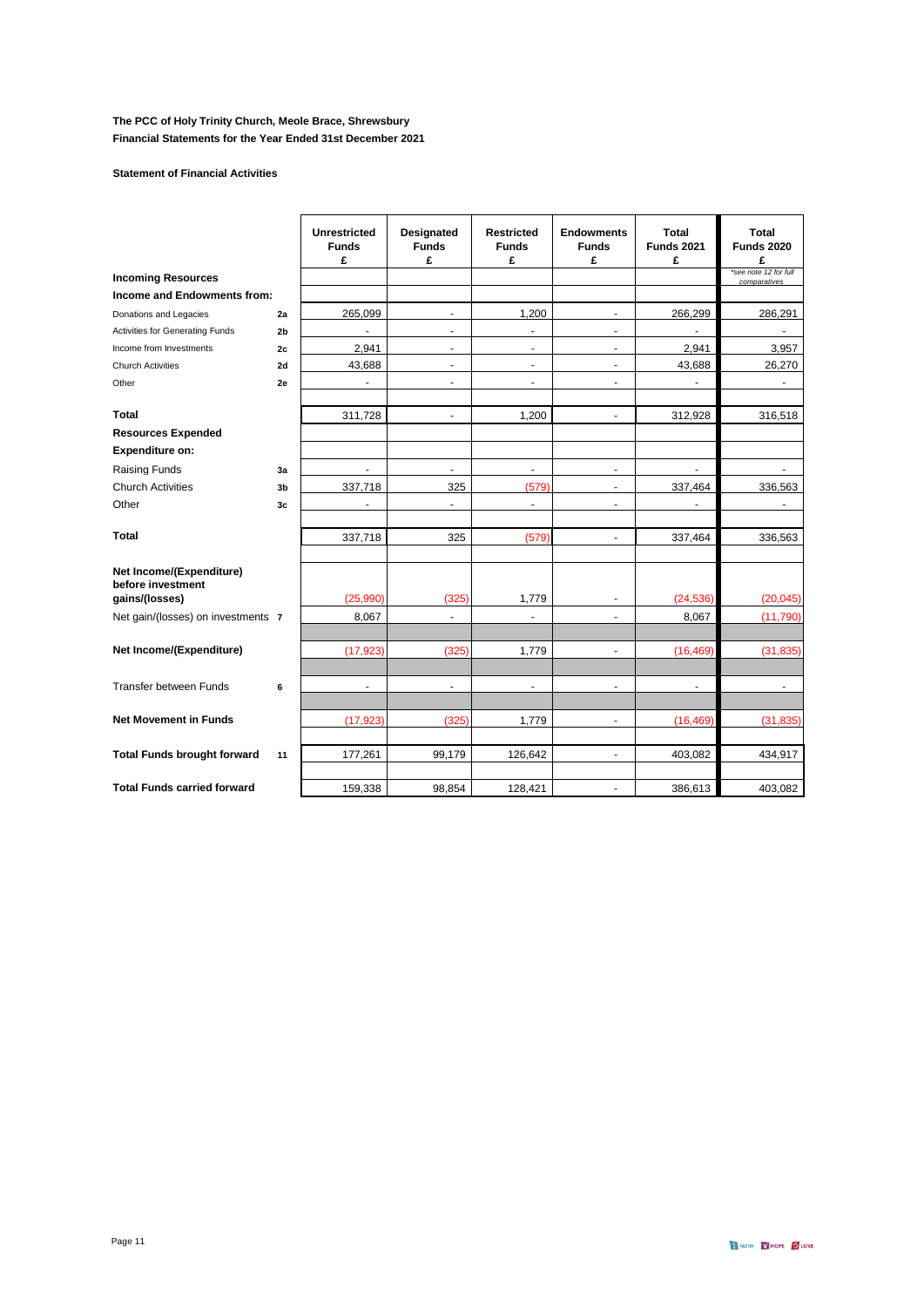### **Balance Sheet**

|                                         |                | <b>Total 2021</b> | <b>Total 2020</b> |
|-----------------------------------------|----------------|-------------------|-------------------|
|                                         |                | £                 | £                 |
| <b>Fixed Assets</b>                     |                |                   |                   |
| <b>Tangible Assets</b>                  |                |                   |                   |
| <b>Investment Assets</b>                | $\overline{7}$ | 61,652            | 53,585            |
| <b>Total Fixed Assets</b>               |                | 61,652            | 53,585            |
| <b>Current Assets</b>                   |                |                   |                   |
| Debtors and prepayments                 | 8(a)           | 36,659            | 40,644            |
| Cash at bank and in hand                | 8(b)           | 299,036           | 312,652           |
| <b>Total Current Assets</b>             |                | 335,696           | 353,296           |
| Current Liabilities - due within 1 year |                |                   |                   |
| Creditors and accruals                  | 9(a)           | 10,735            | 3,800             |
| Diocesan Parish Share                   |                |                   |                   |
| Diocesan Loan                           |                |                   |                   |
| <b>Total Current Liabilities</b>        |                | 10,735            | 3,800             |
| <b>Net Current Assets/(Liabilties)</b>  |                | 324,960           | 349,496           |
| Liabilities due after one year          | 9(b)           |                   |                   |
| Creditors                               |                |                   |                   |
| Deferred Parish Share                   |                | $\blacksquare$    | ۰                 |
| Diocesan Loan                           |                |                   |                   |
| Total Liabilites due after one year     |                |                   |                   |
| <b>Total Net Assets/(Liabilities)</b>   |                | 386,613           | 403,082           |
|                                         |                | <b>Total 2021</b> | <b>Total 2020</b> |

| <b>Funds of the PCC</b>   | TULAI ZUZT<br>£ | ι υιαι ΖυΖυ<br>£ |  |
|---------------------------|-----------------|------------------|--|
| <b>Unrestricted Funds</b> |                 |                  |  |
| General Fund              | 159,338         | 177,261          |  |
| <b>Designated Funds</b>   | 98,854          | 99,179           |  |
| <b>Restricted Funds</b>   | 128,421         | 126,642          |  |
| <b>Endowment Funds</b>    |                 |                  |  |
|                           |                 |                  |  |
| <b>Total Funds</b>        | 386,613         | 403,082          |  |

Approved by the Parochial Church Council on ….................. 2021 and signed on its behalf by:

Signature: ………………………………...……………

Name: The Revd Phil Cansdale (PCC Chairman)

The notes on pages 13 to 24 form part of these accounts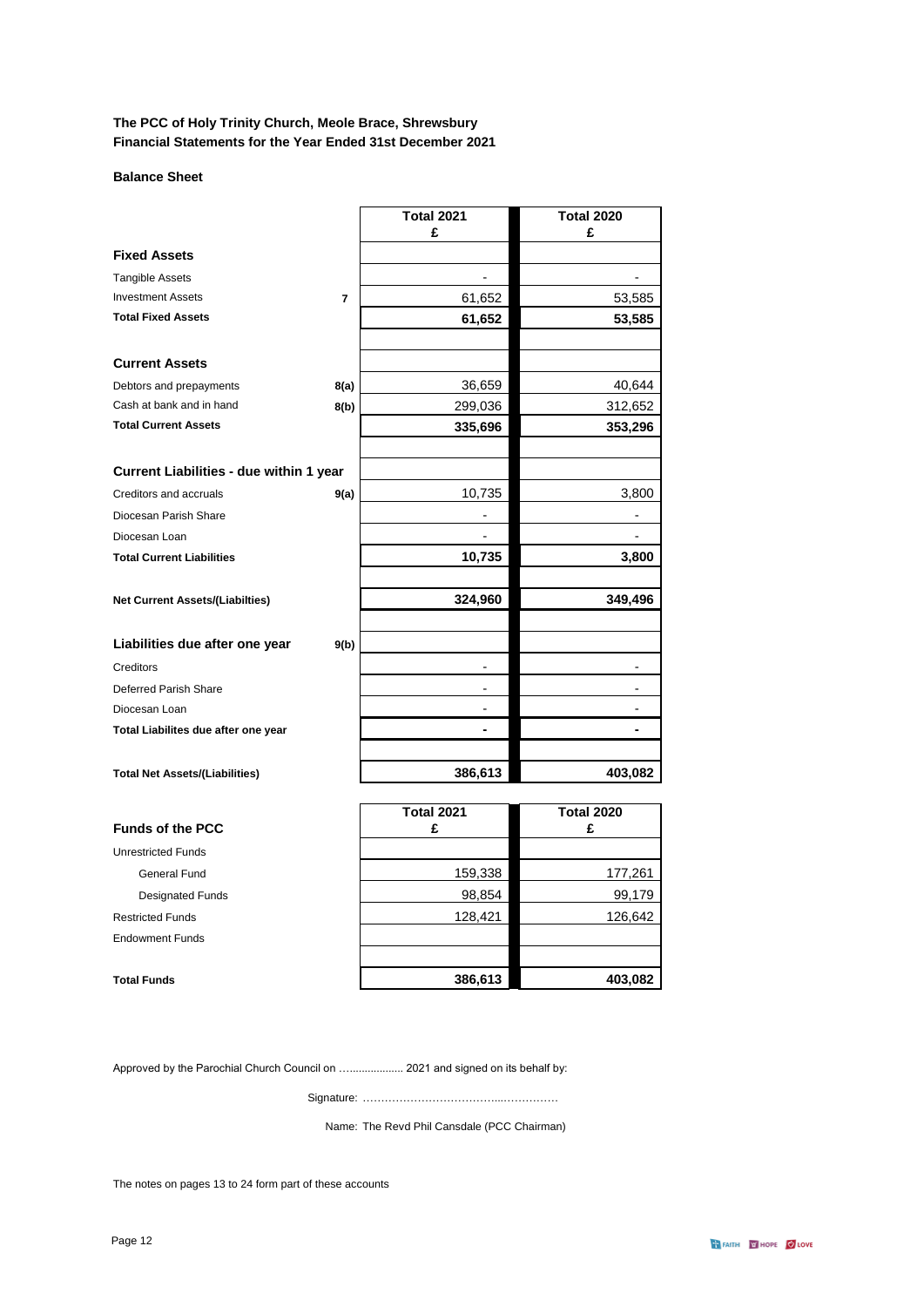## **Financial Statements for the Year Ended 31st December 2021**

## **Accounting Policies**

The PCC is a public benefit entity within the meaning of FRS 102. The financial statements have been prepared under the Charities Act 2011 and in accordance with the Church Accounting Regulations 2006 governing the individual accounts of PCCs, and with the Regulations' "true and fair view" provisions. They have also been prepared in accordance with the Charities SORP (FRS 102).

The financial statements have been prepared under the historical cost convention with items recognised at cost or transaction value unless otherwise stated in the relevant notes to these accounts. The financial statements include all transactions, assets and liabilities for which the PCC is responsible in law. They do not include the accounts of church groups that owe their main affiliation to another body nor those that are informal gatherings of Church members.

There may be minor discrepancies in the totals as the pence are not being shown.

### **Cashflow Statement**

The Charity has taken advantage of the exemption in FRS102 from the requirement to produce a Cash flow statement on the grounds that the income does not exceed £500,000.

### **Going Concern**

There are no material uncertainties related to events or conditions that cast significant doubt on the charity's ability to continue as a going concern

### **Accounting Estimates and Prior Year Errors**

No changes to accounting estimates have occurred in the reporting period.

No material prior year errors have been identified in the reporting period.

### **Description of Funds**

**Unrestricted funds** are income funds of the PCC that are available for spending on the general purposes of the PCC, including amounts designated by the PCC for fixed assets for its own use or for spending on a future project and which are therefore not included in its "free reserves" as disclosed in the trustees' annual report.

### **Restricted funds** comprise of two elements :-

a) income from trusts or endowments which may be expended only on those restricted objects provided in the terms of the trust or bequest

b) donations or grants received for a specific object or invited by the PCC for a specific object. The funds may only be expended on the specific object for which they were given. Any balance remaining unspent at the end of each year must be carried forward as a balance on that fund. The PCC does not usually invest separately for each fund. Where there is no separate investment, interest is apportioned to individual funds on an average balance basis.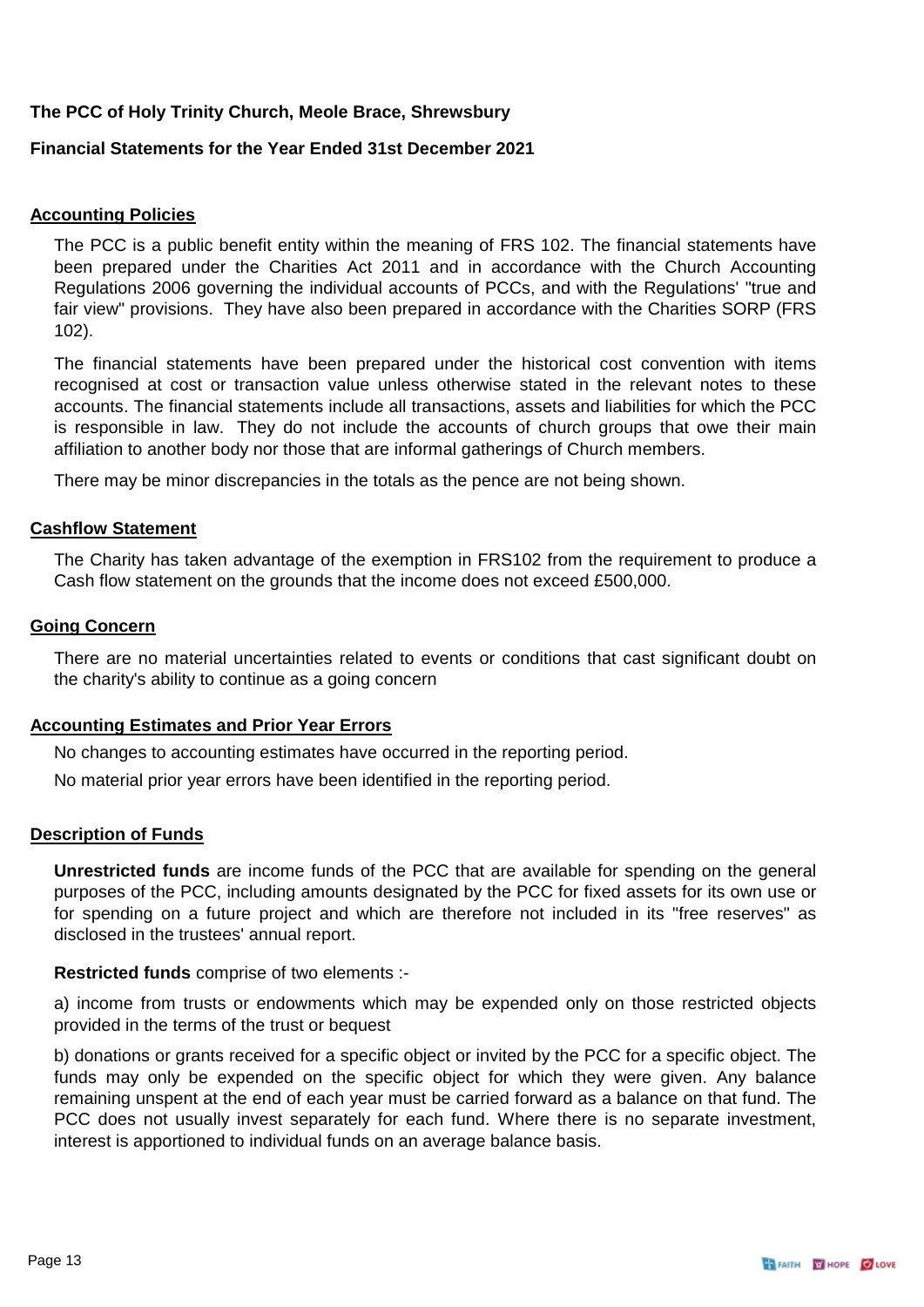## **Accounting Policies continued**

**Endowment funds** are restricted funds that must be retained as trust capital either permanently or subject to a discretionary power to spend capital as income, and where the use of any income or other benefit derived from the capital may be restricted or unrestricted. Full details of all their restrictions are shown in the notes to the accounts.

## **Income**

Planned giving, collections and donations are recognised when received or when the PCC becomes entitled to the resource and the monetary value can be measured with sufficient reliability. Tax refunds are recognised when the incoming resource to which they relate is received. Grants and Legacies are accounted for when the PCC is legally entitled to the amounts due and the monetary value can be measured with sufficient reliability. Dividends are accounted for when receivable, interest is accrued. All other income is recognised when it is receivable. All incoming resources are accounted for gross.

## **Expenditure**

Grants and donations are accounted for when paid over, or when awarded, if that award creates a binding or constructive obligation on the PCC. The diocesan parish share is accounted for when due. Amounts received specifically for mission are dealt with as restricted funds. All other expenditure is generally recognised when it is incurred and is accounted for gross.

## **Governance and Support Costs**

Support costs should be allocated between governance costs and other support. Governance costs comprise all costs involving public accountability of the PCC and its compliance with regulation and good practice.

Support costs include central functions and have been allocated to activity cost categories on a basis consistent with the use of resources eg by allocating staff costs by time spent and other costs by their usage.

## **Fixed Assets**

Consecrated and benefice property is not included from the accounts by  $s.10(2)(a)\&(C)$  of the Charities Act 2011.

Moveable church furnishings held by the Vicar and Churchwardens on special trust for the PCC and which require a faculty for disposal are inalienable property, listed in the Church's inventory, which can be inspected (at any reasonable time). For anything acquired prior to 2000 there is insufficient cost information available and therefore such assets are not valued in the financial statements.

### **Investments**

Investments in quoted shares, traded bonds and similar investments are valued initially at cost and subsequently at market value at the year end. Investments held for re-sale are treated as current asset investments.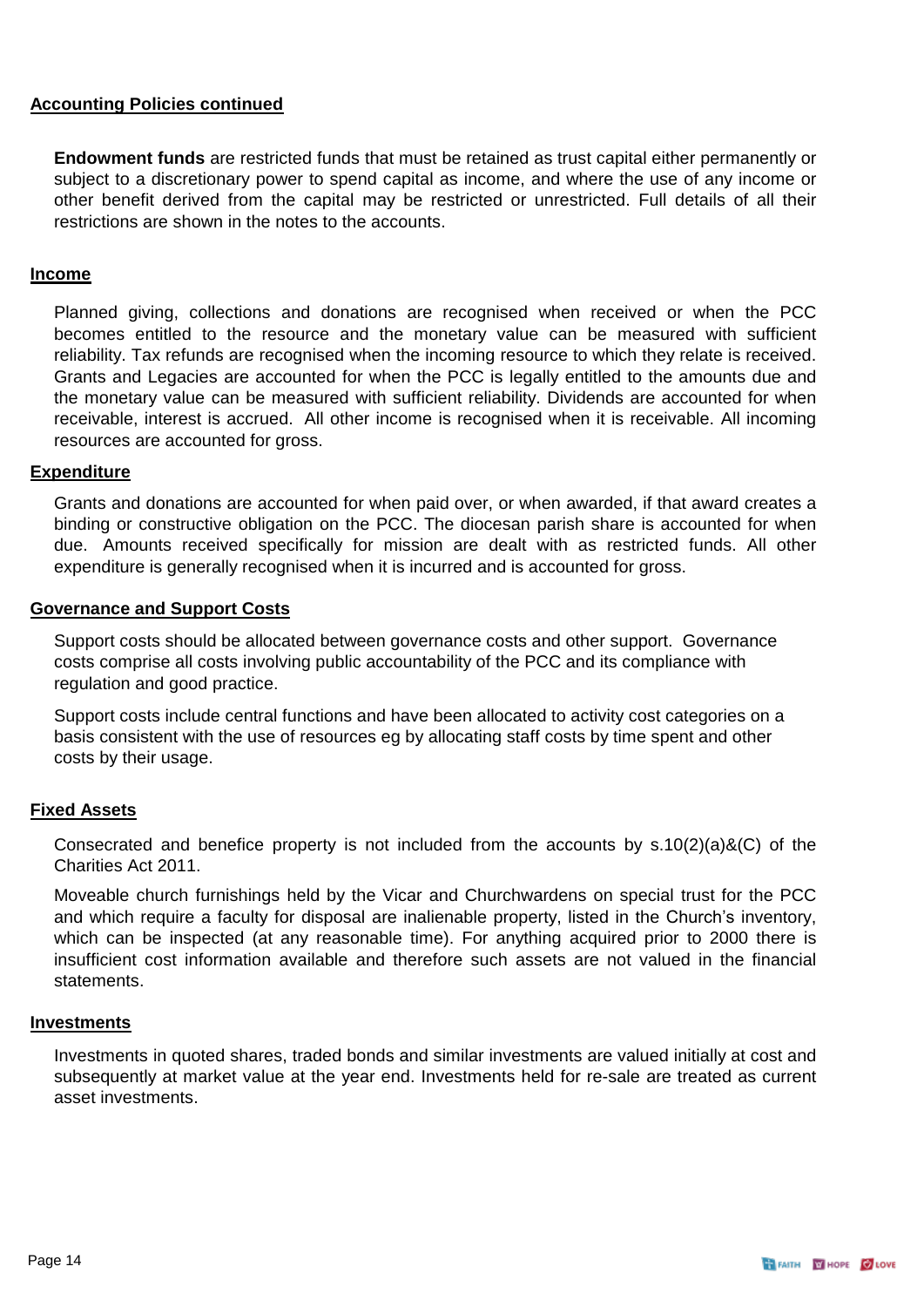## **Accounting Policies continued**

## **Debtors**

Debtors are measured on initial recognition at settlement amount. Subsequently they are measured at cash expected to be received.

## **Creditors and Accruals**

Creditors are measured at settlement amounts less any trade discounts. Accruals are measured on best estimate of the amount required to settle the obligation at the reporting date.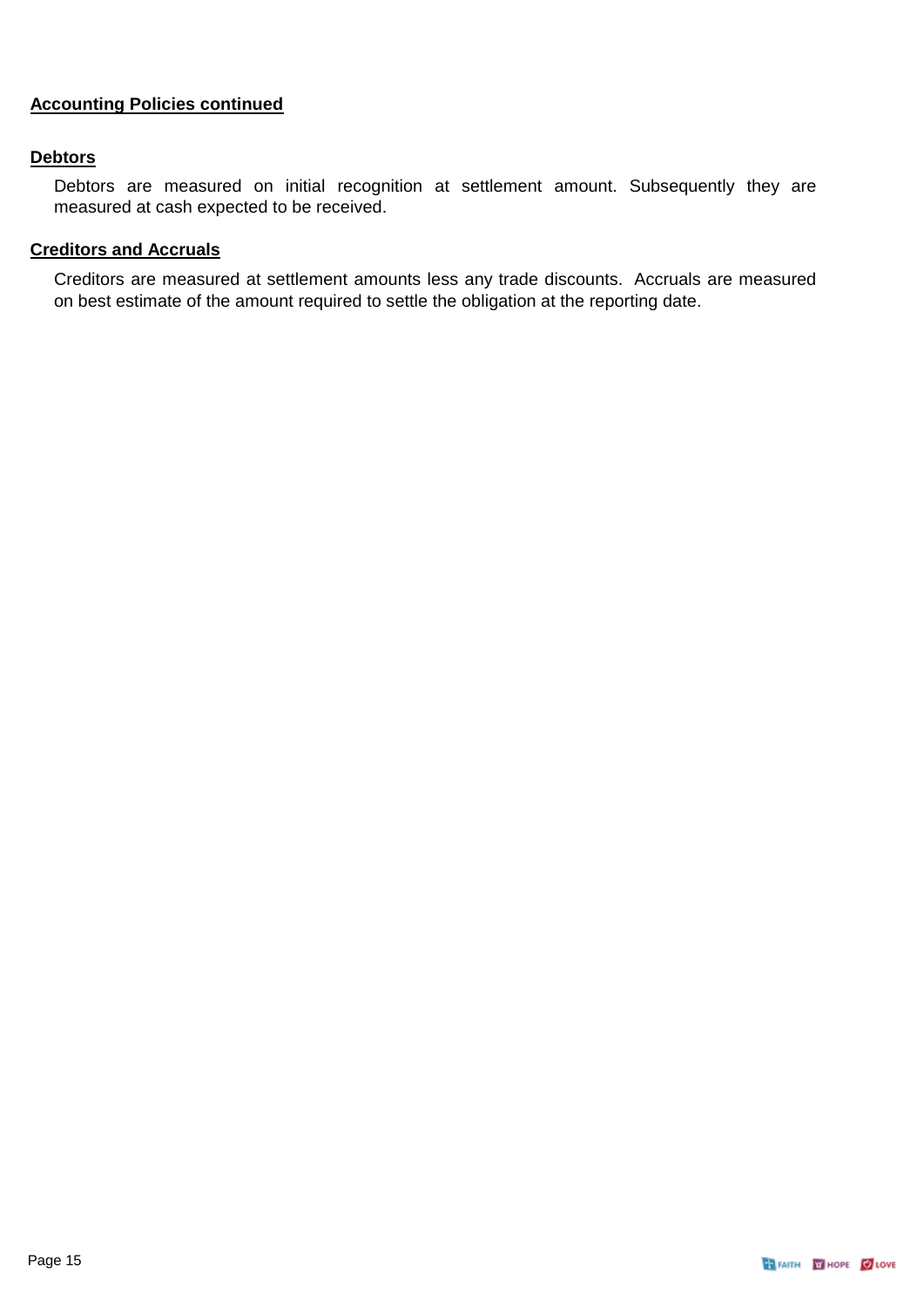## **Financial Statements for the Year Ended 31st December 2021**

| <b>INCOME AND ENDOWMENTS</b>                                         | $\overline{2}$ | <b>Unrestricted</b><br><b>Funds</b><br>£ | Designated<br><b>Funds</b><br>£ | <b>Restricted</b><br><b>Funds</b><br>£ | Endowment<br><b>Funds</b><br>£ | <b>Total Funds</b><br>2021<br>£ | <b>Total Funds</b><br>2020<br>£ |
|----------------------------------------------------------------------|----------------|------------------------------------------|---------------------------------|----------------------------------------|--------------------------------|---------------------------------|---------------------------------|
| <b>Donations and Legacies</b>                                        |                |                                          |                                 |                                        |                                |                                 |                                 |
| <b>Voluntary Income</b>                                              |                |                                          |                                 |                                        |                                |                                 |                                 |
| Tax efficient planned giving                                         | 2a             | 144,170                                  | $\overline{\phantom{a}}$        | $\blacksquare$                         | $\overline{\phantom{a}}$       | 144,170                         | 175,969                         |
| Other planned giving                                                 |                | 59,696                                   | L,                              | 1,200                                  | $\blacksquare$                 | 60,896                          | 25,655                          |
| Collections at services                                              |                | 1,967                                    | ٠                               | $\overline{\phantom{a}}$               | $\overline{\phantom{a}}$       | 1,967                           | 6,515                           |
| All other giving and voluntary receipts<br>including special appeals |                | 2,679                                    | L,                              |                                        | $\blacksquare$                 | 2,679                           | 5,636                           |
| <b>Gift Aid Recoverable</b>                                          |                | 36,042                                   | L.                              |                                        | ٠                              | 36,042                          | 43,992                          |
| Legacies                                                             |                | 274                                      |                                 |                                        | L,                             | 274                             | $\blacksquare$                  |
| Grants (recurring and one-off)                                       |                | 20,272                                   |                                 |                                        | $\blacksquare$                 | 20,272                          | 28,524                          |
|                                                                      |                | 265,099                                  | $\blacksquare$                  | 1,200                                  | $\blacksquare$                 | 266,299                         | 286,291                         |
|                                                                      |                |                                          |                                 |                                        |                                |                                 |                                 |
| <b>Charitable Activities</b>                                         |                |                                          |                                 |                                        |                                |                                 |                                 |
| <b>Activities for Generating Funds</b>                               | 2 <sub>b</sub> |                                          |                                 |                                        |                                |                                 |                                 |
| <b>Fundraising Activities</b>                                        |                | $\overline{\phantom{a}}$                 | ÷,                              | $\overline{\phantom{a}}$               | $\overline{\phantom{a}}$       | $\overline{\phantom{a}}$        |                                 |
|                                                                      |                |                                          |                                 |                                        |                                |                                 |                                 |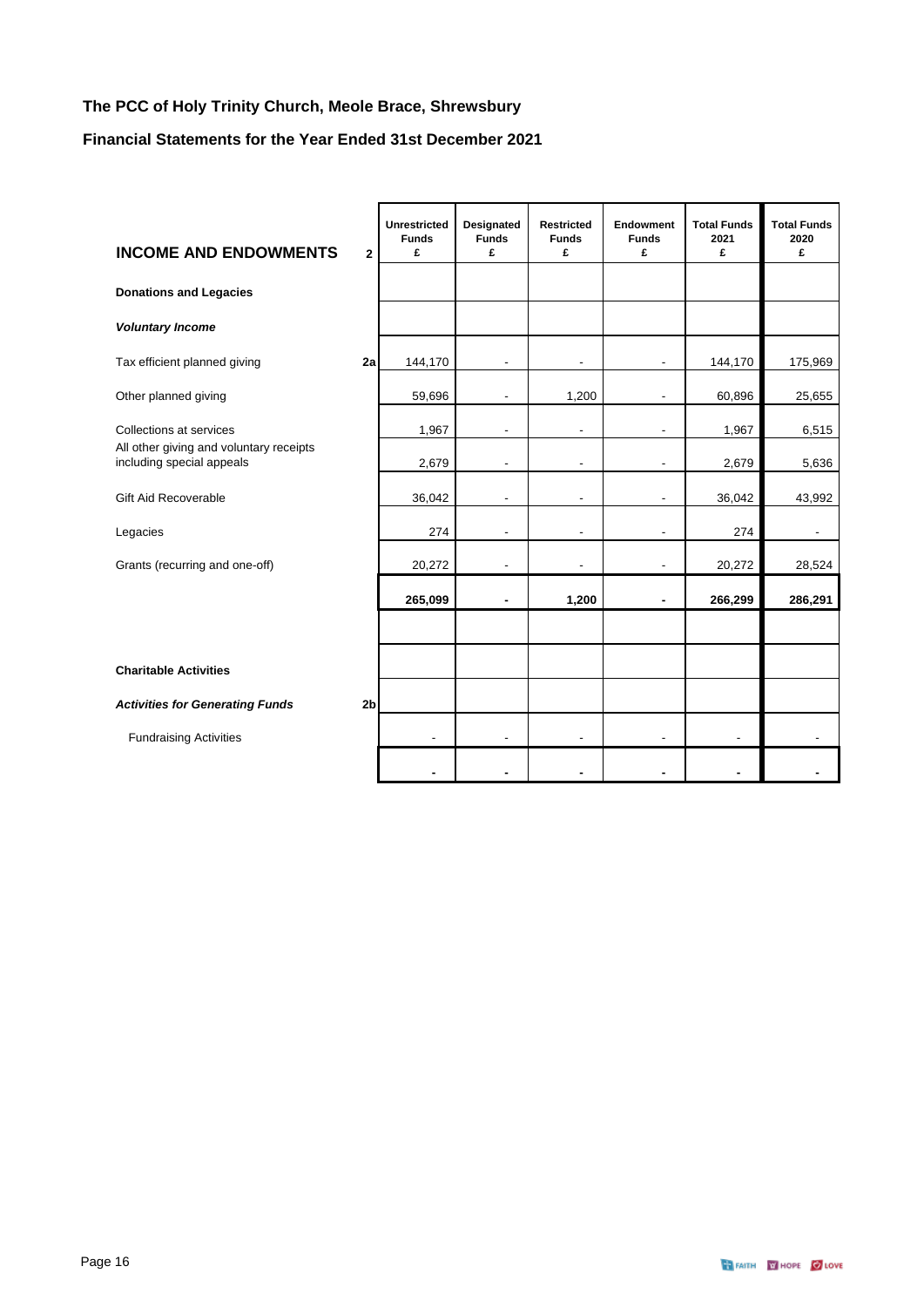## **Financial Statements for the Year Ended 31st December 2021**

### **INCOME AND ENDOWMENTS** *continued*

|                                      |    | <b>Unrestricted</b><br><b>Funds</b><br>£ | Designated<br><b>Funds</b><br>£ | Restricted<br><b>Funds</b><br>£ | Endowment<br><b>Funds</b><br>£ | <b>Total Funds</b><br>2021<br>£ | <b>Total Funds</b><br>2020<br>£ |
|--------------------------------------|----|------------------------------------------|---------------------------------|---------------------------------|--------------------------------|---------------------------------|---------------------------------|
| <b>Income from Investments</b>       | 2c |                                          |                                 |                                 |                                |                                 |                                 |
| Dividends                            |    | 2,889                                    | $\overline{a}$                  | $\overline{\phantom{a}}$        | ä,                             | 2,889                           | 2,616                           |
| <b>Bank Interest</b>                 |    | 52                                       | $\overline{a}$                  | $\blacksquare$                  | ä,                             | 52                              | 1,341                           |
|                                      |    | 2,941                                    | $\blacksquare$                  | $\blacksquare$                  | $\blacksquare$                 | 2,941                           | 3,957                           |
| <b>Income from Church Activities</b> | 2d |                                          |                                 |                                 |                                |                                 |                                 |
| Statutory Fees (retained by PCC)     |    | 8,519                                    | $\overline{a}$                  | ÷,                              | ÷,                             | 8,519                           | 6,525                           |
| Church Hire                          |    | 117                                      | Ĭ.                              | $\overline{a}$                  | ÷,                             | 117                             | 97                              |
| Rent                                 |    | $\overline{\phantom{a}}$                 | ä,                              | $\blacksquare$                  | $\overline{\phantom{a}}$       | $\blacksquare$                  | $\overline{\phantom{a}}$        |
| Churchyard Contract                  |    | 1,940                                    | $\blacksquare$                  | $\frac{1}{2}$                   | $\overline{\phantom{a}}$       | 1,940                           | 1,650                           |
| <b>Trinity Centre Income</b>         |    | 32,008                                   | $\overline{a}$                  | $\overline{a}$                  | L                              | 32,008                          | 17,159                          |
| Other trading activites              |    | 1,104                                    | $\overline{a}$                  | ÷,                              | L,                             | 1,104                           | 839                             |
|                                      |    | 43,688                                   |                                 | ۰                               | ä,                             | 43,688                          | 26,270                          |
| <b>Other Income</b>                  | 2e |                                          |                                 |                                 |                                |                                 |                                 |
| Other                                |    | $\blacksquare$                           | $\overline{a}$                  | $\overline{a}$                  | ÷,                             | $\overline{a}$                  | $\overline{\phantom{a}}$        |
|                                      |    |                                          |                                 |                                 |                                |                                 |                                 |
|                                      |    | ä,                                       | ä,                              | $\blacksquare$                  | $\blacksquare$                 |                                 |                                 |
|                                      |    |                                          |                                 |                                 |                                |                                 |                                 |
|                                      |    |                                          |                                 |                                 |                                |                                 |                                 |
| <b>Total Income</b>                  |    | 311,728                                  | $\blacksquare$                  | 1,200                           | $\blacksquare$                 | 312,928                         | 316,518                         |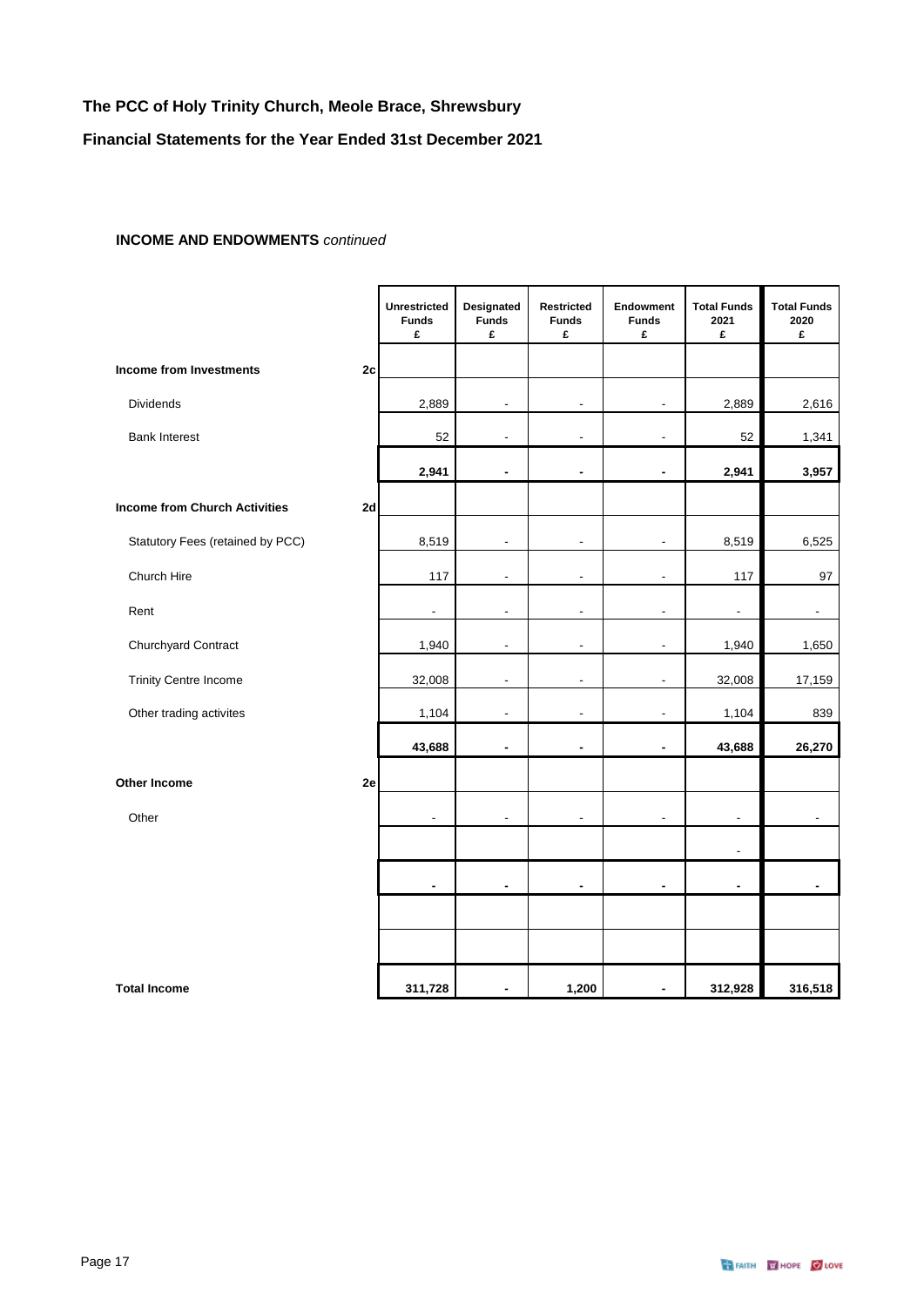**Financial Statements for the Year Ended 31st December 2021**

| <b>EXPENDITURE</b>                        | 3  | Unrestricted<br><b>Funds</b><br>£ | Designated<br><b>Funds</b><br>£ | Restricted<br><b>Funds</b><br>£ | Endowment<br><b>Funds</b><br>£ | <b>Total Funds</b><br>2021<br>£ | <b>Total Funds</b><br>2020<br>£ |
|-------------------------------------------|----|-----------------------------------|---------------------------------|---------------------------------|--------------------------------|---------------------------------|---------------------------------|
| <b>Raising Funds</b>                      | 3a |                                   |                                 |                                 |                                |                                 |                                 |
| <b>Costs of Generating Funds</b>          |    |                                   |                                 |                                 |                                |                                 |                                 |
| Costs of Fund Raising                     |    | ÷                                 |                                 |                                 | ٠                              |                                 |                                 |
|                                           |    |                                   | $\overline{a}$                  | $\overline{\phantom{a}}$        | ä,                             |                                 | $\overline{a}$                  |
| <b>Charitable Activities</b>              | 3b |                                   |                                 |                                 |                                |                                 |                                 |
| <b>Church Activites</b>                   |    |                                   |                                 |                                 |                                |                                 |                                 |
| Mission Giving and Donations              |    | 24,970                            | 325                             | $\blacksquare$                  | $\overline{\phantom{a}}$       | 25,295                          | 25,750                          |
| Diocesan Parish Share                     |    | 112,955                           | ÷.                              | ÷.                              | ÷                              | 112,955                         | 112,955                         |
| Diocesan Parish Share Support             |    | (9, 413)                          | ä,                              | ä,                              | ÷,                             | (9, 413)                        | (14, 120)                       |
| Salaries and Wages                        |    | 96,910                            | ÷.                              | $\blacksquare$                  | $\blacksquare$                 | 96.910                          | 99.340                          |
| Clergy and Staff Expenses                 |    | 6,686                             | ÷,                              | ä,                              | ÷,                             | 6,686                           | 6,637                           |
| <b>Church Expenses</b>                    |    |                                   |                                 |                                 |                                |                                 |                                 |
| Church Expenses (Mission and Evangelism)  |    | 3,063                             |                                 | 991                             |                                | 4,054                           | 3,779                           |
| Church Running Expenses (incl Governance) |    | 36,587                            | $\blacksquare$                  | $\overline{\phantom{a}}$        | $\overline{\phantom{a}}$       | 36,587                          | 40,757                          |
| <b>Church Utility Bills</b>               |    | 5,072                             | $\overline{\phantom{a}}$        | $\blacksquare$                  | $\overline{\phantom{a}}$       | 5,072                           | 5,974                           |
| Cost of Trading (Magazine, bookstall etc) |    | 2,701                             | ÷                               | (1,570)                         | ÷                              | 1,131                           | 4,000                           |
| Trinity Centre (Including Salaries)       |    | 56,325                            |                                 |                                 |                                | 56,325                          | 50,148                          |
| <b>Major Capital Expenditure</b>          |    |                                   |                                 |                                 |                                |                                 |                                 |
| Major Repairs to the Church               |    | $\overline{\phantom{a}}$          | $\overline{\phantom{a}}$        | $\overline{\phantom{a}}$        | $\qquad \qquad \blacksquare$   | ÷                               | $\overline{\phantom{a}}$        |
| Major Repairs to Church Hall/Property     |    | 1,863                             | ÷,                              | ÷,                              | ÷,                             | 1,863                           | 1,344                           |
| New Building Work                         |    | ٠                                 | ٠                               | $\overline{\phantom{a}}$        | ٠                              | ۰                               | $\blacksquare$                  |
|                                           |    | 337,718                           | 325                             | (579)                           | ÷,                             | 337,464                         | 336,563                         |
|                                           |    |                                   |                                 |                                 |                                |                                 |                                 |
| <b>Other Expenditure</b>                  | 3c |                                   |                                 |                                 |                                |                                 |                                 |
| Other                                     |    | ä,                                |                                 |                                 |                                |                                 |                                 |
|                                           |    |                                   |                                 |                                 |                                |                                 |                                 |
|                                           |    | $\blacksquare$                    | $\blacksquare$                  | $\overline{\phantom{a}}$        | $\blacksquare$                 | $\blacksquare$                  | $\overline{\phantom{a}}$        |
|                                           |    |                                   |                                 |                                 |                                |                                 |                                 |
| <b>Total Expenditure</b>                  |    | 337,718                           | 325                             | (579)                           | $\blacksquare$                 | 337,464                         | 336,563                         |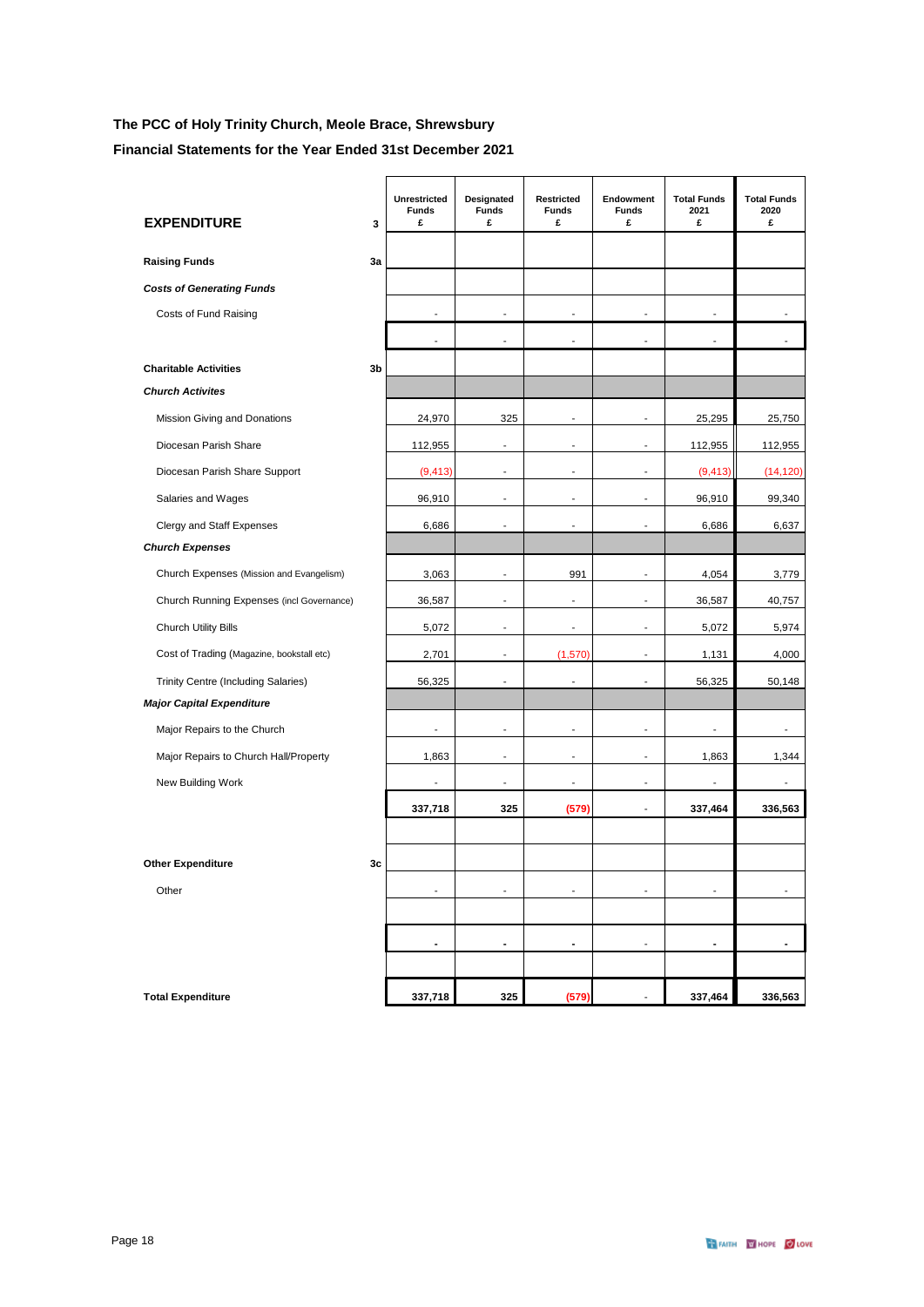### **4 Allocation of Support Costs**

Support costs comprise Trustee Training and Governance Costs etc. Due to the nature of the financial activities of the PCC, these would be allocated across Charitable Expenditure which comprises the majority of its expenditure and as such are automatically charged there.

### **5 (a) Staff Costs**

|                             | 2021     | 2020     |
|-----------------------------|----------|----------|
|                             |          |          |
| Wages & Salaries            | £135,334 | £138,266 |
|                             |          |          |
| Average number of employees | 17       | 16       |
|                             |          |          |

The PCC employed a full-time Youth Minister, Children's Minister and Pioneer Community Minister (currently a job share). The Church Office team is made up of the Operations Manager, Parish Administrator, Admin Assistant and Finance Clerk, whilst the Trinity Centre is overseen by the Events Manager and team of Welcome assistants. The PCC also employs a pre-school worker, a verger, a gardener and a maintenance officer in part-time roles. The vicar and associate vicar are employed by the Diocese of Lichfield under Common Tenure, and the parish contributes towards these posts through its parish share. None of the persons employed by the PCC are trustees.

The highest paid employee earned £24,314 during the year.

There were no employee benefits to key management personnel in the previous or current year.

The PCC uses the National Employment Savings Trust (NEST) for its pension payments.

### **5 (b) Trustees' remuneration and expenses and Related Parties**

A small immaterial portion of the expenses paid to the incumbent may have related to his services as chairman of the PCC.

No other payments or expenses were paid to any other PCC member, persons closely connected to them or related parties.

Donations from related parties (PCC members) totalled £17,260.

### **5 (c) Fees for the examination of the accounts**

|                                        | 2021 | 2020 |
|----------------------------------------|------|------|
| Independent Examiner's fees            | £300 | £300 |
| Other fees (e.g. accountancy services) |      |      |
| paid to the Independent Examiner       |      |      |

### **6 Analysis of Transfer between Funds**

*No transfers*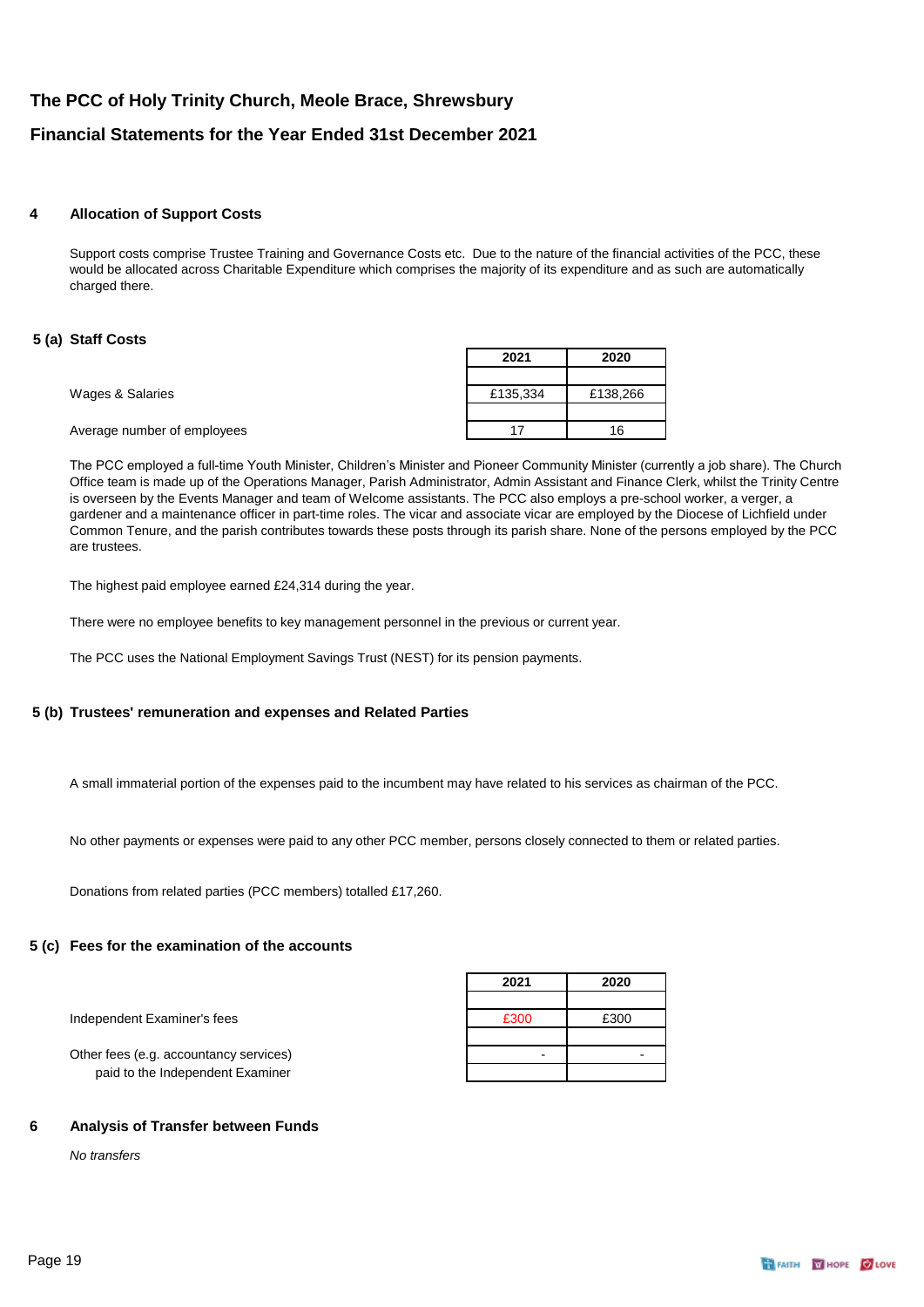### **7 Fixed Asset Investments**

|                           | At 1st Jan | <b>Additions</b>         | <b>Disposals</b> | <b>Transfers</b>         | Change in             | At 31st Dec |
|---------------------------|------------|--------------------------|------------------|--------------------------|-----------------------|-------------|
|                           |            |                          |                  |                          | <b>Market Value £</b> |             |
| <b>Unrestricted funds</b> |            |                          |                  |                          |                       |             |
| Investments*              | 53,585     | $\overline{\phantom{0}}$ | $\blacksquare$   | $\overline{\phantom{a}}$ | 8,067                 | 61,652      |
|                           |            |                          |                  |                          |                       |             |
| Total                     | 53,585     | ۰                        | ٠                | ۰                        | 8,067                 | 61,652      |

*\*3,904 M&G Charitable Units at Market Value 31st December, managed by EFG Harris Allday*

### **8 Current Assets**

### **8 (a) Debtors**

| All unrestricted                 | 2021<br>£ | 2020<br>£ |
|----------------------------------|-----------|-----------|
|                                  |           |           |
| Gift Aid recoverable             | 25,600    | 31,499    |
| Accrued income                   | 898       | 664       |
| Trade debtors                    | 4,013     | 1,202     |
| Other debtors (Café Connect CIC) | 6,148     | 7,279     |
|                                  | 36,659    | 40,644    |

## **8 (b) Cash at Bank and On Hand - 2021**

|                                    | <b>Unrestricted</b> | <b>Designated</b>        | <b>Restricted</b>        | 2021 Total | 2020    |
|------------------------------------|---------------------|--------------------------|--------------------------|------------|---------|
| Church centre current account      |                     |                          |                          |            | 4,125   |
| <b>Current Account</b>             | 7,170               |                          |                          | 7,170      | 16,921  |
| <b>Instant Access</b>              | 57,559              | 50,888                   | 122,539                  | 230,986    | 228,963 |
| <b>Petty Cash</b>                  | 20                  | $\blacksquare$           | $\overline{\phantom{a}}$ | 20         | 336     |
| <b>Trinity Centre Bank a/c</b>     | 1,220               | $\overline{\phantom{a}}$ | $\overline{\phantom{a}}$ | 1,220      | 2,695   |
| <b>Interior Decorating Scheme</b>  | -                   |                          | 5,882                    | 5,882      | 5,882   |
| <b>CBF Deposit (Hilda Harding)</b> | 5,792               | 47,966                   | $\overline{\phantom{a}}$ | 53,758     | 53,730  |
|                                    | 71,761              | 98,854                   | 128,421                  | 299,036    | 312,652 |

┑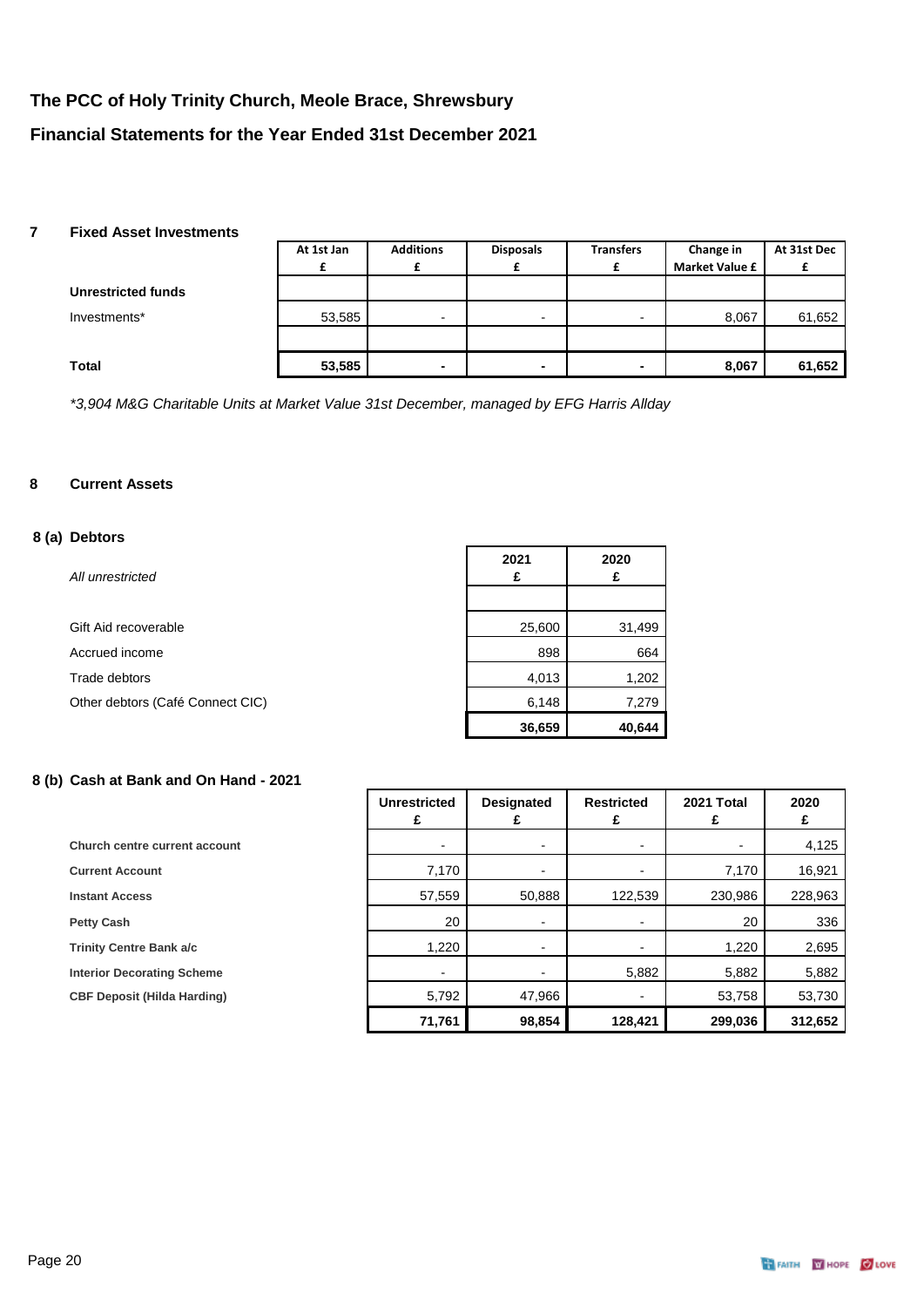### **Cash at Bank and On Hand - 2020**

|                                      | <b>Unrestricted</b><br>£ | <b>Designated</b> | <b>Restricted</b><br>£ | 2020 Total | 2019<br>£ |
|--------------------------------------|--------------------------|-------------------|------------------------|------------|-----------|
| <b>Cambridge and Counties</b>        |                          |                   |                        |            | 53,154    |
| <b>Church centre current account</b> | 4,125                    |                   |                        | 4,125      | 4,125     |
| <b>Current Account</b>               | 16,921                   |                   |                        | 16,921     | 19,234    |
| <b>Instant Access</b>                | 56,990                   | 51,213            | 120,760                | 228,963    | 170,397   |
| <b>Short Term Deposit</b>            | $\blacksquare$           |                   |                        |            | 20,278    |
| <b>Petty Cash</b>                    | 336                      |                   |                        | 336        | -         |
| <b>Trinity Centre Bank a/c</b>       | 2,695                    |                   |                        | 2,695      | 5,406     |
| <b>Interior Decorating Scheme</b>    | $\blacksquare$           |                   | 5,882                  | 5,882      | 5,943     |
| <b>CBF Deposit (Hilda Harding)</b>   | 5,764                    | 47,966            |                        | 53,730     | 53,503    |
|                                      | 86,831                   | 99,179            | 126,642                | 312,652    | 332,040   |

### **9 Liabilities**

### *All unrestricted*

### **9 (a)** *Amounts falling due in one year*

### **9 (b)** *Amounts falling due after one year*

None

### **10 Summary of Assets by Fund - 2021**

|                            | <b>Unrestricted</b><br><b>Funds</b><br>£ | <b>Designated</b><br><b>Funds</b><br>£ | <b>Restricted</b><br><b>Funds</b> | Endowment<br><b>Funds</b><br>£ | Total<br>£ |
|----------------------------|------------------------------------------|----------------------------------------|-----------------------------------|--------------------------------|------------|
|                            |                                          |                                        |                                   |                                |            |
| <b>Fixed Assets</b>        | $\overline{\phantom{0}}$                 | $\blacksquare$                         | $\overline{\phantom{a}}$          |                                |            |
| <b>Investment Assets</b>   | 61,652                                   | $\blacksquare$                         |                                   |                                | 61,652     |
| <b>Current Assets</b>      | 108,421                                  | 98,854                                 | 128,421                           |                                | 335,696    |
| <b>Current Liabilities</b> | (10, 735)                                | $\blacksquare$                         |                                   |                                | (10, 735)  |
|                            | 159,338                                  | 98,854                                 | 128,421                           |                                | 386,613    |

| All unrestricted                    | 2021   | 2020  |
|-------------------------------------|--------|-------|
| (a) Amounts falling due in one year |        |       |
| Accruals                            | 4,653  | 1,088 |
| Amounts Received in Advance         | 883    | 318   |
| <b>Other Creditors</b>              | 5,199  | 2,394 |
|                                     | 10,735 | 3,800 |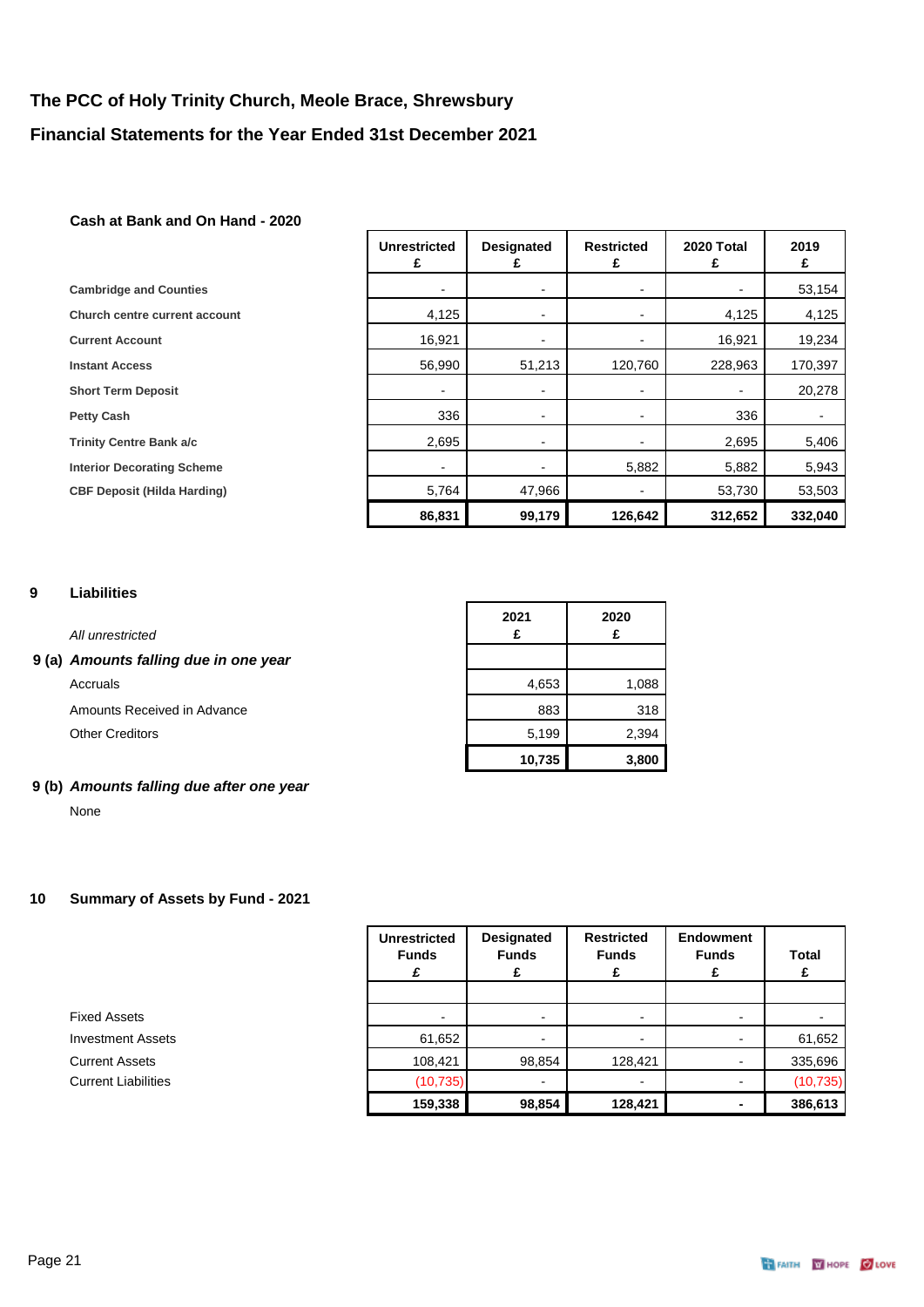### **Summary of Assets by Fund - 2020**

|                            | <b>Unrestricted</b><br><b>Funds</b> | <b>Designated</b><br><b>Funds</b> | <b>Restricted</b><br><b>Funds</b> | <b>Endowment</b><br><b>Funds</b><br>£ | <b>Total</b> |
|----------------------------|-------------------------------------|-----------------------------------|-----------------------------------|---------------------------------------|--------------|
|                            |                                     |                                   |                                   |                                       |              |
| Fixed Assets               | $\blacksquare$                      | $\blacksquare$                    | -                                 |                                       |              |
| <b>Investment Assets</b>   | 53,585                              | $\overline{\phantom{0}}$          |                                   |                                       | 53,585       |
| <b>Current Assets</b>      | 127,475                             | 99,179                            | 126,642                           |                                       | 353,296      |
| <b>Current Liabilities</b> | (3,800)                             | $\blacksquare$                    | $\overline{\phantom{0}}$          |                                       | (3,800)      |
|                            | 177,261                             | 99,179                            | 126,642                           |                                       | 403,082      |

## **11 Summary of Fund Movements - 2021**

|                                   | <b>Reserves at</b><br>1st Jan<br>£ | Incoming<br><b>Resources</b><br>£ | <b>Resources</b><br><b>Expended</b><br>£ | <b>Investment</b><br><b>Gains/Losses</b><br>£ | <b>Transfers</b><br>£    | <b>Reserves at</b><br>31st Dec £ |
|-----------------------------------|------------------------------------|-----------------------------------|------------------------------------------|-----------------------------------------------|--------------------------|----------------------------------|
| <b>Unrestricted Fund</b>          | 177,261                            | 311,728                           | (337, 718)                               | 8,067                                         | $\blacksquare$           | 159,338                          |
| <b>Designated Funds</b>           |                                    |                                   |                                          |                                               |                          |                                  |
| School House Fund                 | 5,703                              | $\overline{\phantom{a}}$          | $\overline{\phantom{a}}$                 | $\overline{\phantom{a}}$                      | $\overline{\phantom{a}}$ | 5,703                            |
| 2021 Vision/Living Stones         | 22,500                             | $\overline{a}$                    | $\overline{a}$                           | $\overline{\phantom{a}}$                      | $\overline{\phantom{a}}$ | 22,500                           |
| <b>Clergy Discretionary</b>       | 2,010                              | $\overline{\phantom{a}}$          | (325)                                    | $\blacksquare$                                | $\overline{\phantom{a}}$ | 1,685                            |
| Sinking Fund                      | 21,000                             | $\overline{\phantom{a}}$          | $\overline{\phantom{a}}$                 | $\overline{a}$                                |                          | 21,000                           |
| Glebe Field/Hilda Harding         | 47,966                             | $\overline{\phantom{a}}$          | $\overline{\phantom{a}}$                 | ۰                                             | $\overline{\phantom{a}}$ | 47,966                           |
|                                   | 99,179                             | $\blacksquare$                    | (325)                                    | $\blacksquare$                                | $\blacksquare$           | 98,854                           |
|                                   |                                    |                                   |                                          |                                               |                          |                                  |
| <b>Restricted Funds</b>           |                                    |                                   |                                          |                                               |                          |                                  |
| <b>Fiwila Partnership</b>         | 55,747                             | $\overline{a}$                    |                                          | $\overline{\phantom{a}}$                      |                          | 55,747                           |
| Café Connect                      | 4,578                              | $\overline{\phantom{a}}$          | 1,570                                    | $\overline{a}$                                | $\blacksquare$           | 6,148                            |
| Meole Brace Youth Club            | 1,968                              | $\overline{a}$                    | $\overline{a}$                           | $\overline{a}$                                |                          | 1,968                            |
| Social Action                     | 2,294                              | $\overline{\phantom{a}}$          | $\overline{\phantom{a}}$                 | $\overline{\phantom{a}}$                      | $\overline{\phantom{a}}$ | 2,294                            |
| <b>Christmas Hampers</b>          | 1,159                              | $\overline{\phantom{a}}$          | (991)                                    | $\overline{\phantom{a}}$                      | $\overline{a}$           | 168                              |
| <b>Sundry Restricted Receipts</b> | 18,189                             | $\overline{a}$                    | $\overline{\phantom{a}}$                 | $\overline{a}$                                |                          | 18,189                           |
| <b>Living Stones</b>              | 36,825                             | 1,200                             | $\blacksquare$                           | $\overline{\phantom{a}}$                      | $\overline{\phantom{a}}$ | 38,025                           |
| Interior Decorating Scheme        | 5,882                              | $\overline{a}$                    | $\overline{\phantom{a}}$                 | $\overline{a}$                                | $\overline{\phantom{a}}$ | 5,882                            |
|                                   | 126,642                            | 1,200                             | 579                                      | ä,                                            |                          | 128,421                          |
|                                   |                                    |                                   |                                          |                                               |                          |                                  |
| <b>Endowment Funds</b>            | ۰                                  | ٠                                 | $\blacksquare$                           | ä,                                            | $\blacksquare$           | ۰                                |
|                                   |                                    |                                   |                                          |                                               |                          |                                  |
| <b>Total Funds</b>                | 403,082                            | 312,928                           | (337, 464)                               | 8,067                                         | $\blacksquare$           | 386,613                          |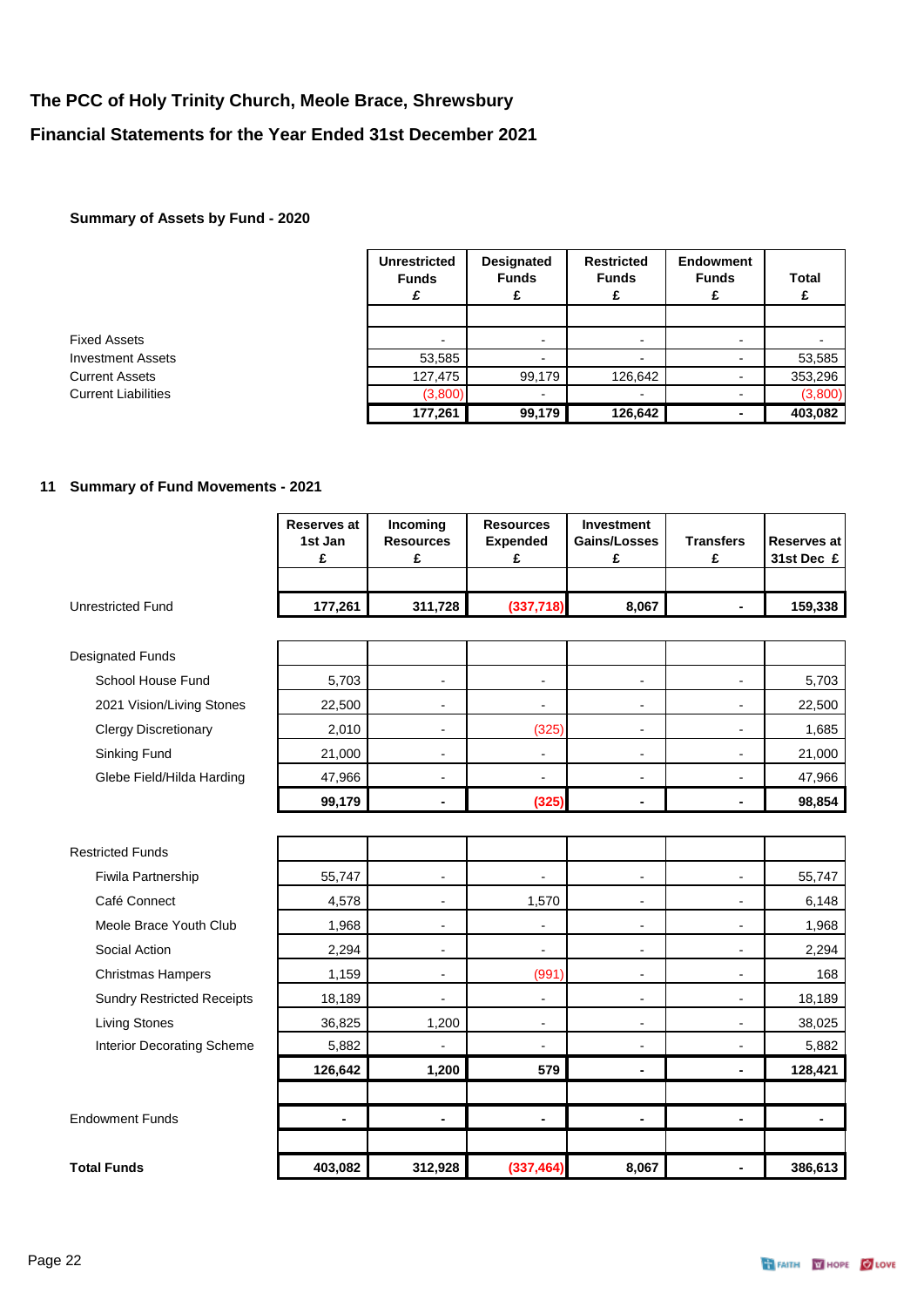### **Explanatory note on each designated, restricted and endowment fund:**

| School House Fund                 | Proceeds from the sale of the School House, for future upkeep of property.                        |
|-----------------------------------|---------------------------------------------------------------------------------------------------|
| 2021 Vision/Living Stones         | Seed fund for the Living Stones projects.                                                         |
| <b>Clergy Discretionary</b>       | Residue of a gift, used at the clergy's discretion.                                               |
| Sinking Fund                      | Trinity Centre and Church contingency fund.                                                       |
| <b>Fiwila Partnership</b>         | Legacy to be used for Children's education in Africa.                                             |
| Café Connect                      | Surplus from the project held on behalf of Community Interest Company.                            |
| Meole Brace Youth Club            | Grants received for use in the community.                                                         |
| Social Action                     | Previouly held by Meole Brace Consolidated Charities for use by the poor of the Parish.           |
| <b>Sundry Restricted Receipts</b> | Amounts due to third parties.                                                                     |
| <b>Living Stones</b>              | Funds raised in 2017. Two projects awaiting completion, the Meet Place and Café<br>Connect.       |
| Glebe Field/Hilda Harding         | Net proceeds from land swap with the Diocese. Held for future projects that honour the<br>legacy. |
| <b>Christmas Hampers</b>          | Donations for Hampers Christmas 2020                                                              |
| Interior Decorating Scheme        | Funds held by the diocese for the interanl redecoration of the vicarages                          |

### **Summary of Fund Movements - 2020**

|                                   | <b>Reserves at</b><br>1st Jan<br>£ | <b>Incoming</b><br><b>Resources</b><br>£ | <b>Resources</b><br><b>Expended</b><br>£ | <b>Investment</b><br>Gains/Losses<br>£ | <b>Transfers</b><br>£    | Reserves at<br>31st Dec £ |
|-----------------------------------|------------------------------------|------------------------------------------|------------------------------------------|----------------------------------------|--------------------------|---------------------------|
| <b>Unrestricted Fund</b>          | 209,216                            | 314,159                                  | (334, 324)                               | (11,790)                               | $\blacksquare$           | 177,261                   |
| <b>Designated Funds</b>           |                                    |                                          |                                          |                                        |                          |                           |
| School House Fund                 | 5,703                              | $\overline{\phantom{a}}$                 | $\overline{\phantom{0}}$                 | $\overline{\phantom{a}}$               | $\overline{\phantom{a}}$ | 5,703                     |
| 2021 Vision/Living Stones         | 22,500                             | $\blacksquare$                           | $\overline{\phantom{0}}$                 | ٠                                      | L,                       | 22,500                    |
| <b>Clergy Discretionary</b>       | 2,010                              | $\blacksquare$                           | $\overline{a}$                           | $\overline{\phantom{0}}$               | ÷                        | 2,010                     |
| Sinking Fund                      | 21,000                             | $\overline{\phantom{a}}$                 | $\overline{\phantom{0}}$                 | -                                      |                          | 21,000                    |
| Glebe Field/Hilda Harding         | 47,966                             | $\overline{a}$                           | $\overline{a}$                           | $\overline{a}$                         | $\overline{a}$           | 47,966                    |
|                                   | 99,179                             | ٠                                        | ۰                                        | ۰                                      | $\blacksquare$           | 99,179                    |
|                                   |                                    |                                          |                                          |                                        |                          |                           |
| <b>Restricted Funds</b>           |                                    |                                          |                                          |                                        |                          |                           |
| Fiwila Partnership                | 55,747                             | $\blacksquare$                           | $\overline{\phantom{0}}$                 | $\overline{\phantom{0}}$               | $\overline{\phantom{0}}$ | 55,747                    |
| Café Connect                      | 4,578                              | $\overline{\phantom{a}}$                 | $\overline{a}$                           | $\overline{\phantom{0}}$               |                          | 4,578                     |
| Meole Brace Youth Club            | 1,968                              | $\blacksquare$                           | $\overline{\phantom{0}}$                 | $\overline{\phantom{0}}$               | $\blacksquare$           | 1,968                     |
| Social Action                     | 2,294                              |                                          | $\qquad \qquad \blacksquare$             | -                                      | -                        | 2,294                     |
| <b>Christmas Hampers</b>          |                                    | 1,159                                    | $\overline{a}$                           | $\overline{a}$                         | $\overline{a}$           | 1,159                     |
| <b>Sundry Restricted Receipts</b> | 18,189                             |                                          | $\overline{\phantom{0}}$                 | $\overline{\phantom{0}}$               | $\overline{\phantom{a}}$ | 18,189                    |
| <b>Living Stones</b>              | 37,803                             | 1,200                                    | (2, 178)                                 | $\overline{\phantom{0}}$               | $\overline{a}$           | 36,825                    |
| <b>Interior Decorating Scheme</b> | 5,943                              |                                          | (61)                                     | $\overline{\phantom{0}}$               | -                        | 5,882                     |
|                                   | 126,522                            | 2,359                                    | (2, 239)                                 | $\blacksquare$                         | $\blacksquare$           | 126,642                   |
|                                   |                                    |                                          |                                          |                                        |                          |                           |
| <b>Endowment Funds</b>            | ٠                                  | ٠                                        | ۰                                        | -                                      | $\blacksquare$           | ۰                         |
| <b>Total Funds</b>                | 434,917                            | 316,518                                  | (336, 563)                               | (11, 790)                              |                          | 403,082                   |